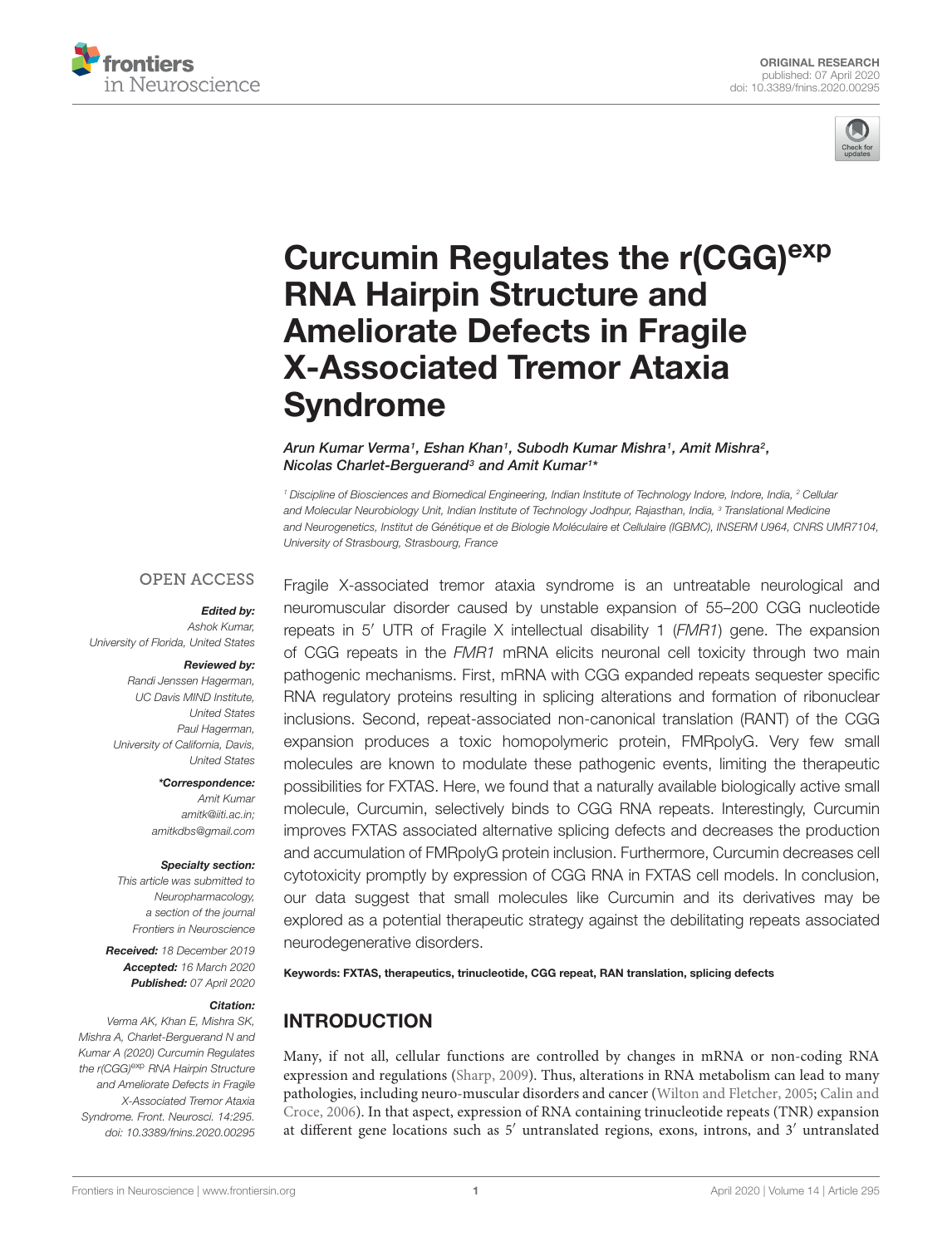

regions causes various disorders, like, Fragile X-associated tremor ataxia syndrome (FXTAS), Fragile X-associated primary ovarian insufficiency (FXPOI) (Fraint et al., 2014; Groh et al., 2014), Huntington's disease (HD) (Urbanek et al., 2017), Spinocerebellar ataxia type 10 (SCA10) (Bushara et al., 2013) Amyotrophic lateral sclerosis (ALS) (Balendra and Isaacs, 2018), Huntington's disease-like 2 (HDL2) and Myotonic dystrophy type 1 (DM1) (López-Morató et al., 2018). These repeats expansion (CGG, CAG, GGGGCC, AUUCU, CCUG, CUG, etc.) elicit neuronal toxicity via overlapping pathogenic mechanisms such as toxic protein and RNA gain-of-function, and protein loss-of-function (Orr and Zoghbi, 2007; Nageshwaran and Festenstein, 2015; Freibaum and Taylor, 2017). Specifically, FXTAS is a monogenic late onset neurodegenerative disorder that affects older males and females and caused by an expansion of 55–200 CGG trinucleotide repeats in the 5′ UTR of the Fragile X mental retardation 1 (FMR1) gene that encodes the Fragile X mental retardation protein (FMRP) (Hagerman and Hagerman, 2015, 2016). Clinical characteristics of FXTAS includes intention tremor, parkinsonism, dysautonomia, and cerebellar and action gait ataxia (Berry-Kravis et al., 2007; Coffey et al., 2008). Of interest, CGG repeats longer than 200 trigger CpG methylation that results in epigenetic silencing of the FMR1 gene and subsequently decrease expression of the FMR protein, leading to a different pathology, the neurodevelopmental Fragile X syndrome characterized by autism and intellectual disability.

CGG repeats in FXTAS are pathogenic through two main mechanisms, RNA gain of function and protein gain of function. First, transcribed CGG repeats RNA form stable hairpin structure that sequester specific RNA biogenesis proteins such as Srcassociated in mitosis of 68 kDa (Sam68) (Sellier et al., 2010), DiGeorge syndrome critical region 8 (DGCR8) (Sellier et al., 2013), TAR DNA-binding protein (TDP-43) (He et al., 2014) and heterogeneous nuclear ribonucleoprotein (hnRNP A2/B1) (Sofola et al., 2007), which regulate pre-mRNA alternative splicing. Sequestration of these RNA binding proteins by the

expanded CGG RNA repeats causes specific splicing defects and formation of ribonuclear inclusion bodies (Iwahashi et al., 2006; Sellier et al., 2010, 2013). A second pathogenic mechanism in FXTAS is the initiation of protein translation without using start codon by the expanded CGG repeats and produce toxic proteins (Todd et al., 2013; Kearse et al., 2016; Sellier et al., 2017). CGG repeats are notably translated through initiation at non-canonical ACG and GUG start codons into a polyalanine (FMRpolyA), and polyglycine (FMRpolyG), containing homopolymeric protein aggregates, which are found in positive intranuclear inclusions in FXTAS cell and mouse models as well as in FXTAS patient tissues (Todd et al., 2013; Buijsen et al., 2014; Sellier et al., 2017). These protein aggregates are responsible for neurodegeneration and disease phenotypes (Cleary et al., 2018). Importantly, genome wide studies reported that RANT is not a rare process, it occurs in many cellular processes (Pearson, 2011; Zu et al., 2011). Thus, designing a small molecule that inhibits the RAN translation event could be used to study the importance of such translations processes in the cell. Given their roles in multiple disorders, repeat containing RNAs are an attractive target for chemical probe and drug development (Warner et al., 2018; Verma et al., 2019a). However, there are very few drugs designed against RNA yet. In this study, we focused on the identification of small molecules targeting expanded CGG RNA repeats [r(CGG)exp] causing FXTAS. Ideally, a potential compound would prevent non-canonical translation of the CGG repeats sequence into the toxic FMRpolyG protein, as well as correct the alternative splicing defects caused by sequestration of RNA regulatory proteins by expanded CGG nucleotide (Yang et al., 2015, 2016b; Verma et al., 2019b). Here, we found that Curcumin, a polyphenol used as a traditional herbal medicine, binds to CGG RNA repeats (Nafisi et al., 2009; Kulkarni and Dhir, 2010). We validated the binding potential and selectivity of Curcumin to multiple CGG repeat RNAs using different biophysical techniques such as isothermal calorimetry titration (ITC), CD melting assay, circular dichroism (CD) spectroscopy, gel shift and PCR stop assays. Importantly,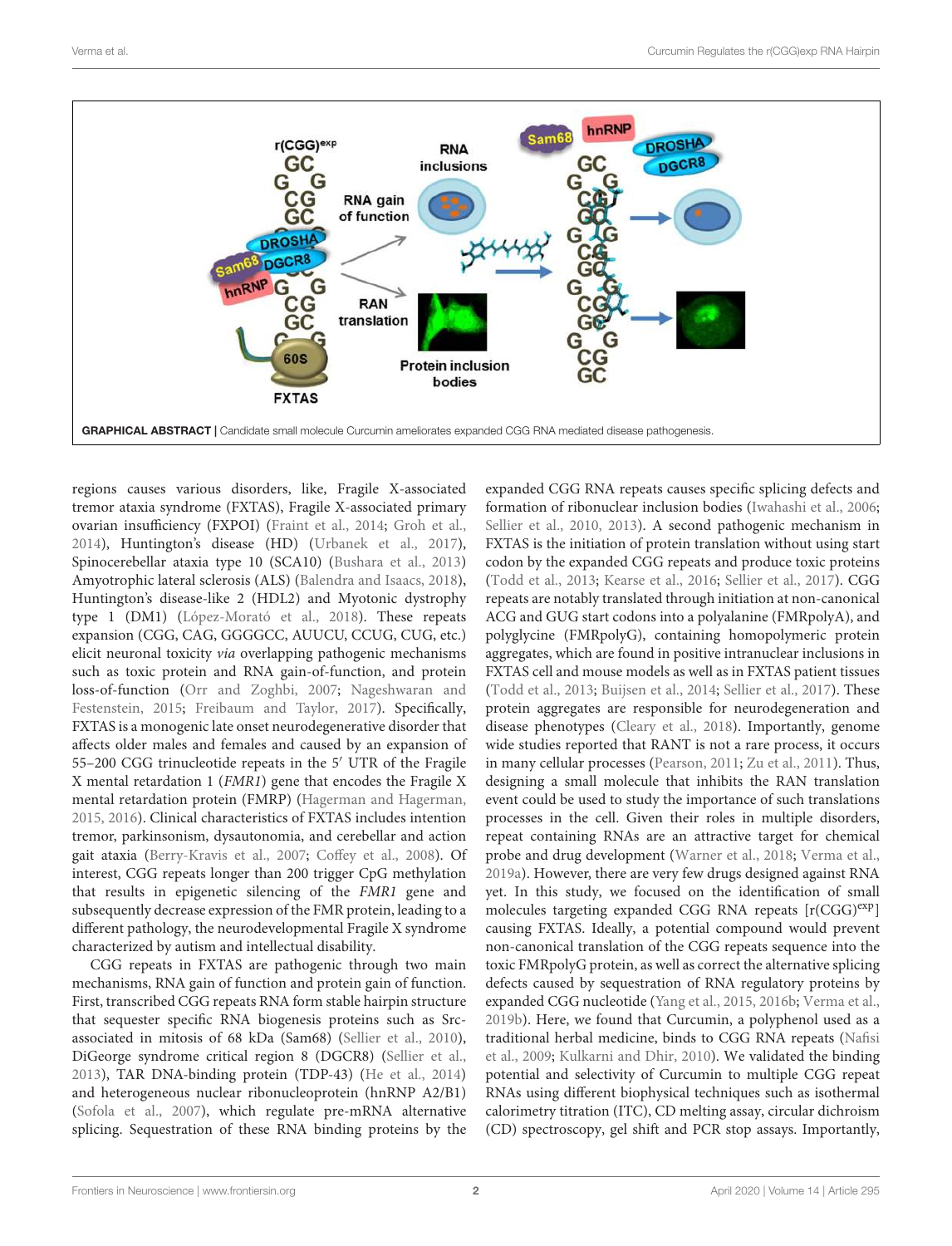Curcumin corrects pre-mRNA alternative mis-splicing defects caused by expanded CGG repeats expression. Furthermore, Curcumin also reduces the formation of FMRpolyG protein aggregates and improves cell viability in FXTAS cell models. In conclusion, our study suggests that Curcumin could be considered as a probable small molecule for a therapeutic approach in the neurodegenerative FXTAS and FXPOI.

#### RESULTS

#### Binding Affinity and Selectivity of Curcumin With Different Trinucleotide RNA Repeats

There is high demand to develop therapeutic approaches targeting the molecular mechanisms causing FXTAS pathogenesis. As small molecules that interact with  $r(CGG)^{exp}$ RNA are able to reverse the toxic consequences of CGG expansions. We searched for naturally available and biologically potent small molecules that would bind to CGG RNA repeat (Nafisi et al., 2009).

As the first step, we determined the binding selectivity and affinity of Curcumin for different trinucleotide repeats RNAs with 5′CNG/3′GNCx1 sequence where N stands for either G, C, A, and U bases (**Supplementary Figure S1**). Natural fluorescence of Curcumin molecule was utilized to develop a fluorescence based binding assay recorded at the emission maxima 496 nm in the presence or absence of different repeat containing RNAs. With the gradual addition of RNA to Curcumin solution, an enhancement in fluorescence intensity was detected revealing a preferential interaction of Curcumin with CGG RNA motif (**Figures 1A,D**, **Supplementary Figure S2**, and **Supplementary Table S1**). To confirm the binding affinity of Curcumin to CGG expanded RNA repeats, we performed the fluorescence titration assay with higher CGG repeats RNAs includes r(CGGx6) r(CGGx20), r(CGGx40), and r(CGGx60) RNA. Interestingly, Curcumin showed ∼62 and 161 folds better binding for r(CGGx40) and r(CGGx60) RNA over r(AUx1) duplex pair RNA, respectively (**Figures 1B–E**, **Supplementary Figure S3**, and **Supplementary Table S2**). As further controls, binding assay were also performed with r(AUx6) duplex RNA and yeast t-RNA. Curcumin exhibit ∼178 and 273 folds tighter binding with r(CGGx60) RNA over r(AUx6) and yeast t-RNA, respectively (**Figures 1C–E**, **Supplementary Figure S3**, and **Supplementary Table S2**). It has been described that expanded CUG, CAG, and CCG nucleotide repeats in the transcripts lead to dysregulation of the splicing process and toxic protein aggregates formation in neuronal cells (Green et al., 2016). Similar to  $1 \times 1$  GG motif in r(CGG)<sup>exp</sup>, UU, CC, and AA hairpin loop structures are formed in  $r(CUG)^{exp}$ ,  $r(CCG)^{exp}$ , and  $r(CAG)^{exp}$ RNAs. Binding studies demonstrated that Curcumin showed high selectivity with CGG RNA over other mismatched RNA. Finally, different G-quadruplexes forming DNA (c-kit, cmyc, tel22 and bcl2) and duplex calf thymus (CT) DNA controls were also tested (**Figures 1C–E**, **Supplementary Figure S3**, and **Supplementary Table S2**). Binding studies revealed that

Curcumin binds a hundred folds better with CGG RNA than duplex DNA, supporting a specificity of Curcumin for CGG motif RNA in the nanomolar range.

#### Isothermal Calorimetry Titration of Curcumin With CGG Repeats RNA

The binding affinity of Curcumin to total yeast t-RNA is in the micromolar range (Nafisi et al., 2009) while we observed a much higher affinity toward CGG repeats RNA (**Figure 1**). To confirm the selectivity and affinity of this interaction, we performed Isothermal calorimetry (ITC) experiments that calculate thermodynamics of non-covalent interaction between two molecules such as nucleic acid-ligand (Falconer and Collins, 2011). The thermodynamic parameters include like stoichiometry (N), change in enthalpy  $(\Delta H)$ , change in entropy  $(\Delta S)$ , dissociation constant  $(K_d)$  and association constant (Ka) were derived using Origin 7.0 software (**Supplementary Table S3**). ITC results (**Figure 2**) showed negative change in enthalpy for Curcumin-CGG RNA interaction, which indicate favorable interactions (Freyer and Lewis, 2008). Furthermore, exothermic peaks throughout titration imply an intercalation mode of binding of Curcumin due to  $\pi$ - $\pi$  stacking interaction with RNA bases (**Figures 2A–D**; Giri and Kumar, 2008; Das et al., 2011).

The value of association constant  $(K_a)$  of the highest affinity binding sites for r(CGGx6), r(CGGx20), r(CGGx40) and r(CGGx60) RNAs are  $1.7 \times 10^6$  M<sup>-1</sup>,  $3.8 \times 10^7$  M<sup>-1</sup>,  $8.5 \times 10^7$  M<sup>-1</sup>, and  $8.6 \times 10^7$  M<sup>-1</sup>, respectively (**Supplementary Table S3**). These data confirm that increase in repeat length of CGG RNA enhances the binding affinity of Curcumin. As a control, Curcumin showed lower association constant with other mismatched RNAs [r(CAGx6), r(CCGx6), r(CUGx6)] and AU paired duplex RNA (**Figures 2E–H**). Thus, Curcumin binds 24, 535, 1197, and 1211 fold more tightly to r(CGGx6), r(CGGx20), r(CGGx40), and r(CGGx60) RNAs, respectively over AU duplex RNA. Overall, ITC experiments complement fluorescence titration binding assays and evidently confirmed the interaction of Curcumin with CGG repeats RNAs.

#### Curcumin Induced Conformational Changes in CGG Repeats RNA

Expanded CGG RNA repeats fold into RNA hairpins structure, which can be modified by small molecule ligands (Disney et al., 2012; Tran et al., 2014; Yang et al., 2016a). Thus, we investigated structural changes in CGG RNA in the absence and presence of Curcumin by Circular Dichroism (CD) spectroscopy (**Figure 3**). Typical CD spectra of r(CGG)<sup>exp</sup> RNAs display positive absorption peak at 265–270 nm and a negative absorption peaks around 215–220 nm, which is characteristic of a A type RNA conformation as previously reported (Kypr et al., 2009).

The gradual addition of Curcumin to CGG RNAs solution causes spectral variations such as hypochromic shift (decrease in ellipticity) and red shift in negative peaks in a concentration dependent manner owing to the formation of Curcumin-RNA complex (**Figures 3A–E**). Of interest, spectral changes were nearly similar to all length of tested r(CGG) repeat RNAs, which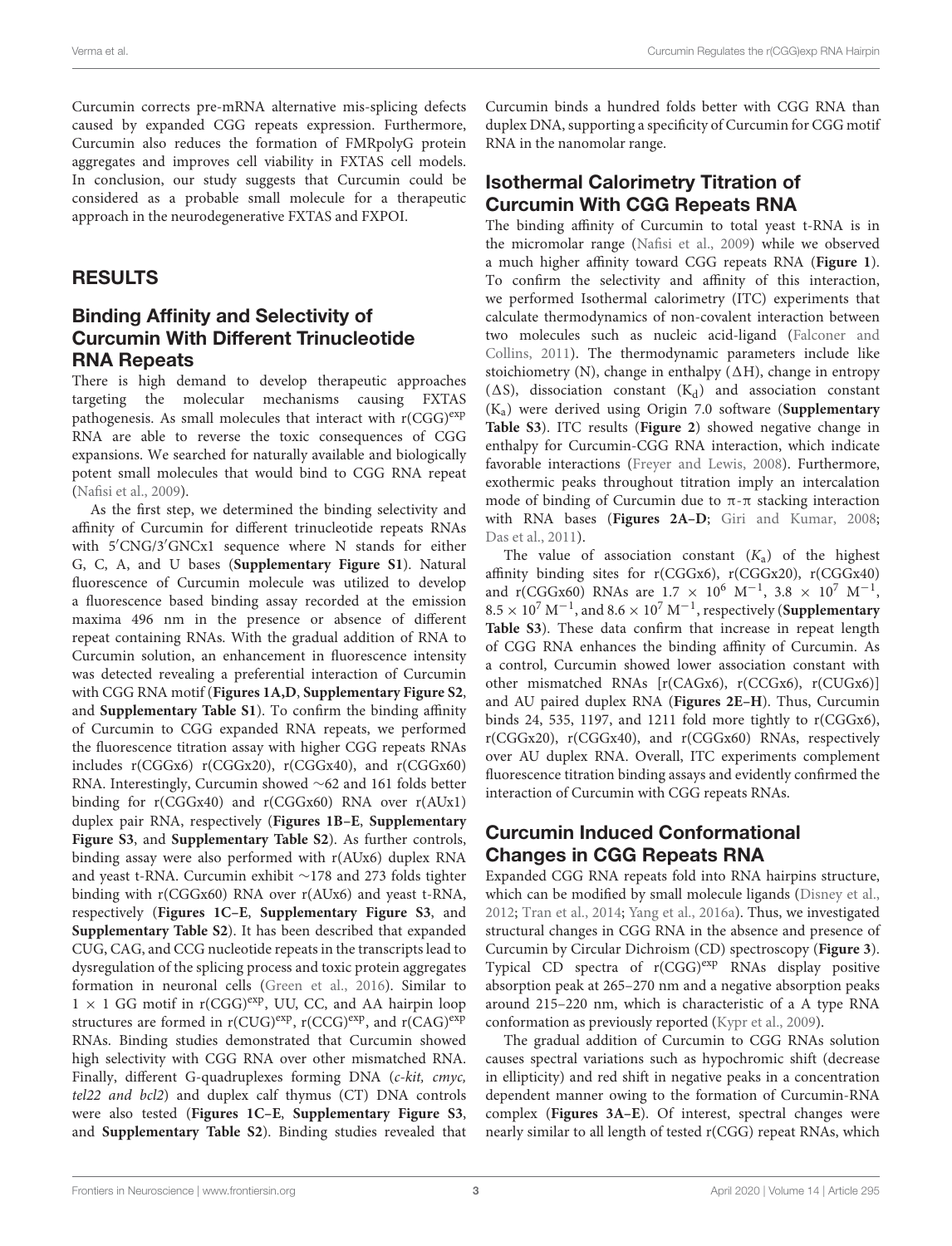

(C) Bar chart showing K<sub>d</sub> values of Curcumin with various RNA and DNA controls. (D) Plot illustrates curves fitting for fluorescence binding assay of Curcumin with different  $1 \times 1$  nucleotide internal loop RNAs. (E) Plot illustrates curves fitting for fluorescence binding assay of Curcumin with different CGG repeat containing RNAs along with different RNA and DNA controls. The Curve was fitted using two mode binding model.

highlights the similar binding geometry of Curcumin with all r(CGG) repeat RNAs (**Figures 3A–E**). Furthermore, constant hypochromic shift and red shift of CGG RNA are indicative of a π-π stacking interactions between Curcumin and CGG repeats RNA (Giri and Kumar, 2008; Das et al., 2011). As a control, no significant spectral changes were found in the CD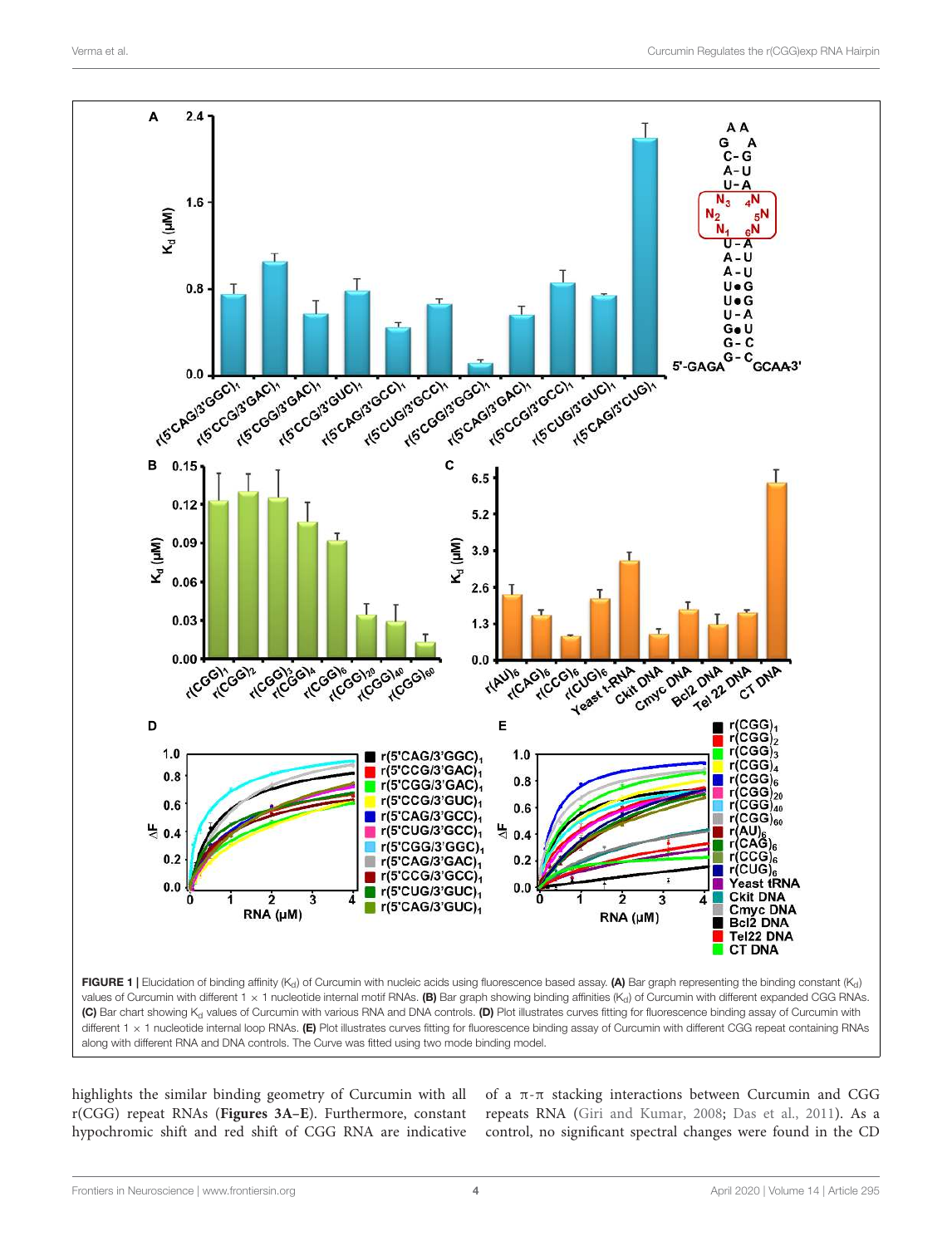

spectra of r(AU) duplex paired RNAs (**Figures 3F–G**). Thus, CD analysis confirmed that Curcumin forms a complex with CGG repeat RNAs.

## CD Thermal Denaturation Study of CGG Repeats RNA With Curcumin

To assess the effect of Curcumin on the thermal profile of CGG repeat RNAs, which could affect CGG associated splicing defects and RAN translation (Yang et al., 2016b), we used CD thermal denaturation assays. CGG RNA thermal profile were monitored at 267 nm and the changes in melting temperature ( $\Delta T_m$ ) were of 1.49, 3.48, 4.19, 5.25, and 6.28°C for  $r(CGGx1)$ ,  $r(CGGx6)$ ,  $r(CGGx20)$ ,  $r(CGGx40)$ , and  $r(CGGx60)$ , respectively (**Figures 4A–E**). In contrast, no change in melting temperature was found as function of Curcumin concentration with AU pair duplex RNA (**Figure 4F**). Interestingly, large changes in melting temperature were found in RNAs with higher repeat numbers as compared to lower repeat RNAs (**Figure 4G**). In conclusion, Curcumin enhances the thermal stability of all tested CGG targeted RNAs, indicating that Curcumin stabilizes the CGG RNA structure, which may prevent ribosomal assembly to initiate RAN translation and/or interaction of the RNA binding proteins that mediate FXTASsplicing defects.

#### Electrophoretic Mobility Shift and PCR Inhibition of r(CGG)<sup>exp</sup> With Curcumin

For further validations of our ITC and fluorescence titration binding assays, we performed electrophoretic gel shift mobility and PCR stop assays. Gel shift assay was performed with 20  $\mu$ M r(CGG)<sup>exp</sup> RNAs incubated at RT for 30-60 min with a serial dilution of Curcumin and loaded on gels indicate retardation in migration for all  $r(CGG)^{exp}$  RNAs (**Figures 5A–C** and **Supplementary Figures S4A–C**). Of interest, higher repeat CGG RNAs such as r(CGGx40) and r(CGGx60) showed maximum retardation in migration (**Figures 5B,C**). In contrast, AU paired duplex RNA showed no retardation in migration which, confirm selective binding of Curcumin to r(CGG)exp RNAs (**Figure 5D** and **Supplementary Figure S4D**). In parallel, we also tested Curcumin binding to CGG repeats by polymerase chain reaction (PCR) stop assays. This experiment is based on the hypothesis that if Curcumin binds to CGG repeats, it may impair the polymerase activity during extension. Consistent with this model, the successive addition of Curcumin decreases the band intensity of the PCR product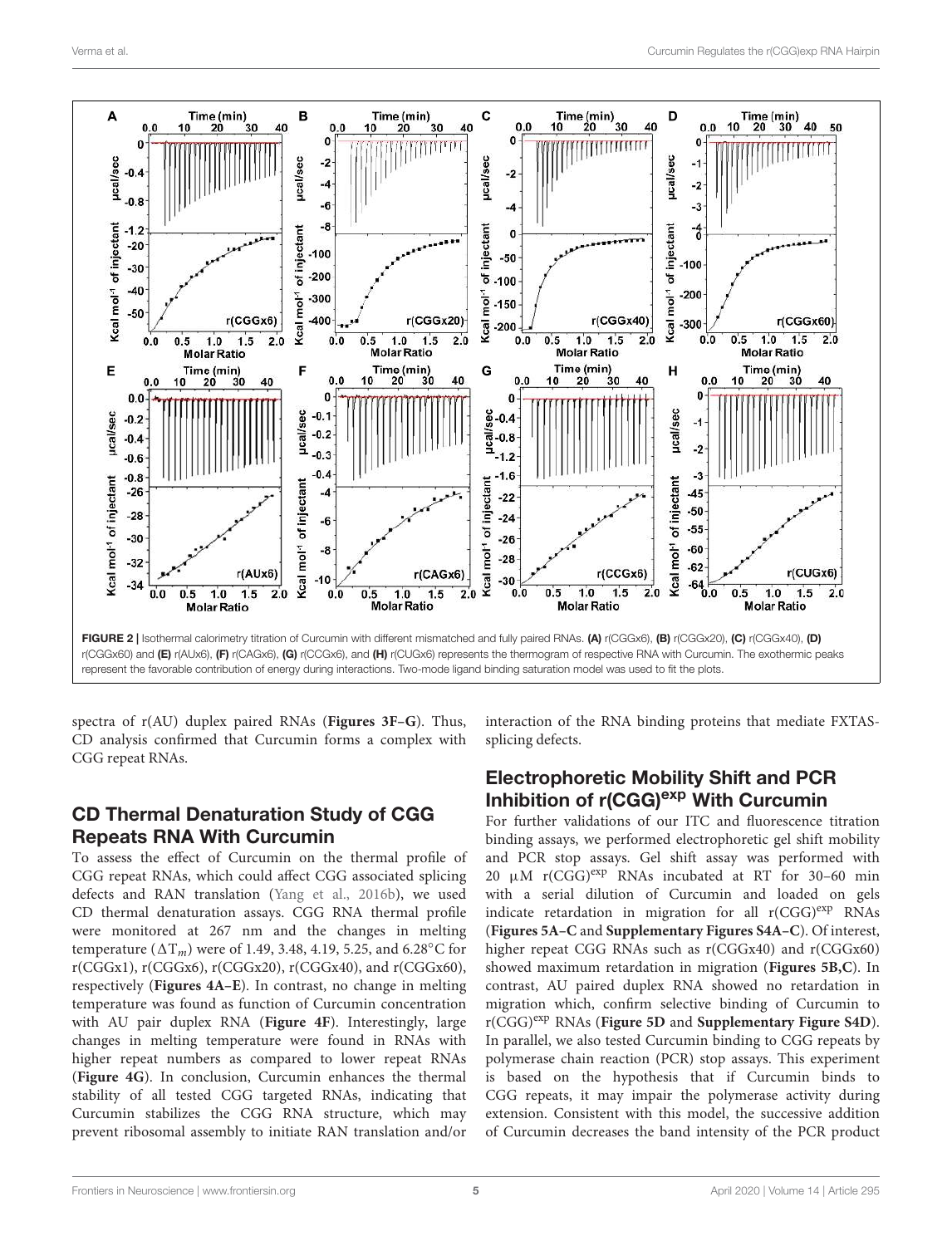

(**Figures 5E,F** and **Supplementary Figures S4E,F**). As a control, no considerable changes in PCR band intensity were detected with AU paired DNA (**Figures 5G,H** and **Supplementary** Figures S4G,H). In addition, molecular docking experiments indicate that Curcumin binding to CGG repeats RNA involves both GxG loop (GxG-2 and GxG-5) with a  $-7.35$  and −6.71 kcal/mol binding energy, respectively (**Supplementary Figure S5**; Kumar et al., 2011). These data confirm the interaction of Curcumin with RNAs containing expansion of CGG repeats.

#### Curcumin Reverse Pre-mRNA Alternative Splicing Defects in FXTAS Model Cell Line

Next, we determined cellular potency of Curcumin to correct FXTAS-associated pre-mRNA alternative splicing defects in cultured cell using survival of motor neuron 2 (SMN2) and B-cell lymphoma  $\times$  (*Bcl-x*) minigenes.

Previous studies reported that Sam68, a splicing regulator, sequestered by expanded CGG repeat transcripts causes dysregulation of SMN2 and Bcl-x pre-mRNA splicing (Sellier

et al., 2010; Disney et al., 2012). In this study, r(CGG)×99 repeats containing plasmid and SMN2 minigene were cotransfected in HEK293 cells then increasing concentration of Curcumin were given in the growth media for 24 hrs (**Supplementary Table S4**). Approximately 35% SMN2 mature mRNA contain exon 7 in absence  $r(CGG) \times 99$ , while in presence of  $r(CGG) \times 99$ approximately 65% of exon 7 included in SMN2 mRNA (**Figure 6A**; Disney et al., 2012). Notably, SMN2 splicing defect improvement was observed at a concentration of 25  $\mu$ M Curcumin. More significant improvement of splicing defects was observed at higher concentration. Curcumin significantly restored pre-mRNA alternative splicing defects near to wild type (lack CGGx99) pattern of SMN2 at 100  $\mu$ M.

In contrast, Curcumin does not influence splicing pattern of SMN2 minigenes in the absence of CGGx99 expansion (**Figure 6A**). In addition, Bcl-x minigene showed two different splicing products Bcl-xL and Bcl-xS isoform. In CGG transfected cells, 68% of Bcl-x mRNA showed Bcl-xL isoform where as in normal untransfected cells, only 50% of Bcl-xL isoform is present (Disney et al., 2012). Curcumin improved mis-splicing defect of Bcl-xL in the concentration dependent fashion. Small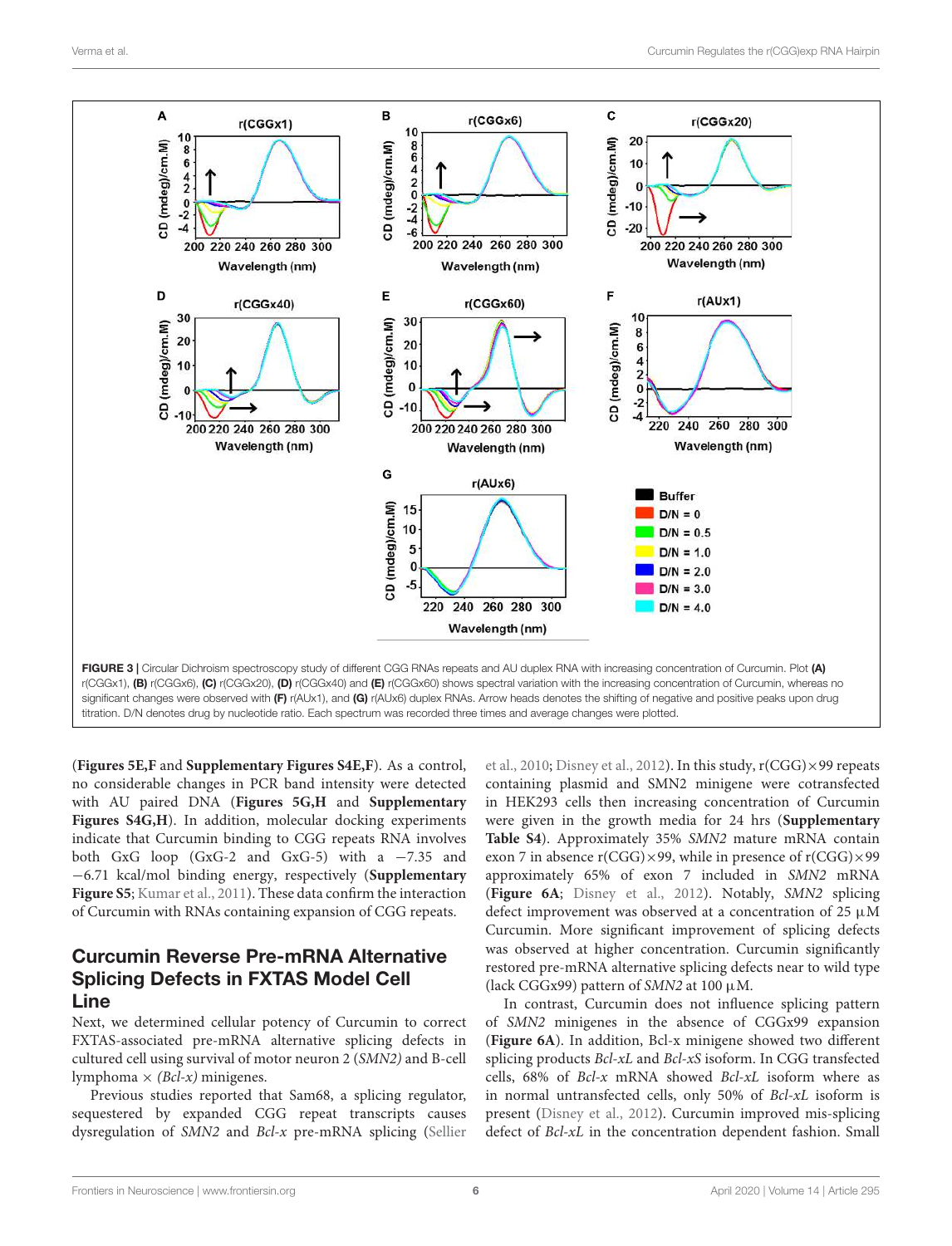

repeated three times and the average values are presented.

improvements in mis-splicing defect of Bcl-xL minigene were observed at 25 µM (**Figure 6B**). Further, significant improvement of mis-splicing was detected at higher concentration (100  $\mu$ M). However, it does not significantly alter the alternative splicing pattern of  $Bcl-x$  minigene with the plasmid lacking CGG expansion (**Figure 6B**).

In addition, control experiments were assessed to check the GFP mRNA expression in presence of Curcumin, till 50  $\mu$ M concentration no considerable effect were detected (**Figure 6C**). Another control, cardiac troponin T (cTNT) minigene was used to investigate the alternative splicing, as their splicing pattern is not influenced by the CGG expansion (Disney et al., 2012). Interestingly, Curcumin treatment does not affect the alternative splicing of cTNT minigene (**Supplementary Figure S6**). Thus,

our data suggested that Curcumin does not affect global splicing efficiency of genes that are not influenced by CGG expansion.

## Curcumin Reduces Toxic FMR1polyG Protein Inclusions

In addition to correction of splicing defects, we also determined the potency of Curcumin to inhibit the pathogenic non-canonical translational of expanded CGG repeats. Expansions of CGG repeats in FMR1 are translated into FMRpolyG, a small glycinerich protein that form intranuclear inclusions, which is a another hallmark of FXTAS. HEK cells were transiently transfected with a CGGx99 repeats containing plasmid incorporated in the human 5'UTR of FMR1 sequence and cloned in the glycine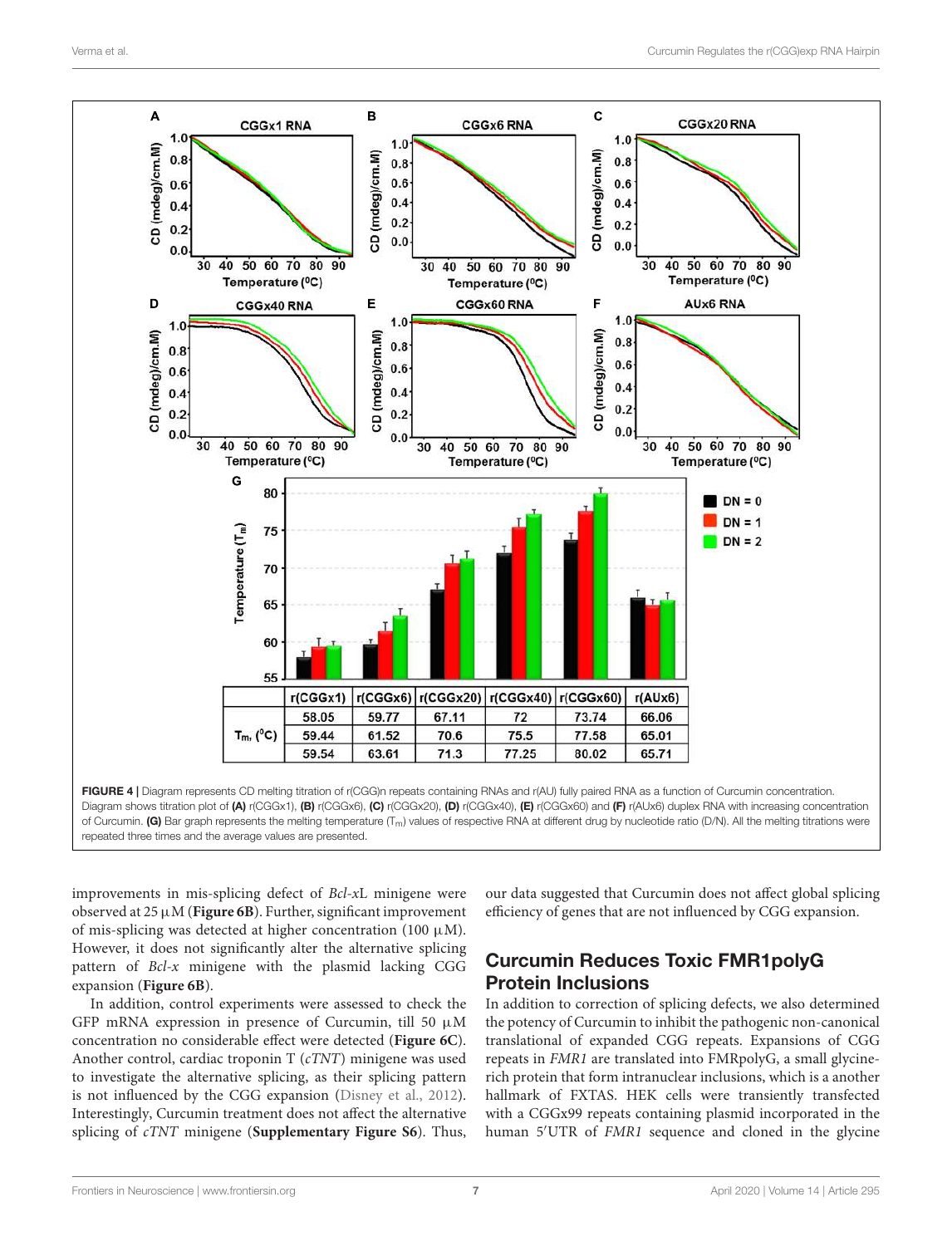

frame with the EGFP protein. This construct expresses the FMRpolyG protein from its natural ACG near-cognate start codon (Sellier et al., 2013). Previously small molecules have been reported, against different repeats containing mRNA such as  $r(GGGGCC)^{exp}$  and  $r(CUG)^{exp}$  that cause ALS/FTD and DM1 disease, respectively (Simone et al., 2018; Angelbello et al., 2019). A potent small molecule should interfere with the  $r(CGG)^{exp}$ hairpin structure that does not allow ribosomal machinery to initiate RAN translation and reduce protein mediated toxicity. Importantly, Curcumin showed a potent reduction in expression of the FMRpolyG proteins, approximately ∼25 and ∼60% of RAN translation was inhibited at 25 and 50  $\mu$ M of Curcumin, respectively (**Figures 7A–D**). As a control, Curcumin does not modify translation of the GFP protein from a control plasmid lacking CGG repeats (**Figures 7C,D** and **Supplementary** Figure S7). In addition, protein aggregate quantifications were performed manually in Curcumin treated condition; approx. 40% and 50% of RAN translation were impaired at 50 and 100  $\mu$ M, respectively (**Figure 7E**). Thus, enhancing thermostability of  $r(CGG)^{exp}$  through compounds correlates with the reduction of protein aggregates (Yang et al., 2015, 2016b).

FXTAS is a progressive neurological disorder typically characterized by neuronal cell loss. Thus, we tested whether Curcumin can prevent cell cytotoxicity caused by the expression of CGG expansion. Interestingly, Curcumin restores normal cell viability of HEK293 cells expressing CGGx99 repeats construct (**Figure 7D**). As controls, we assessed the cytotoxicity of Curcumin in HEK293 cells and normal fibroblasts (GM00357)

as well as in FXTAS patient derived fibroblasts (GM04026), but found no overt cytotoxicity of Curcumin (**Supplementary Figure S8**). Furthermore, cellular intake of Curcumin was also assessed after 24 hrs in patient derived cells. Confocal microscopy images suggest that Curcumin can enter inside the cell (**Supplementary Figure S9**). Taken together these data suggested that Curcumin binds selectively to CGG repeats and ameliorate cell viability in FXTAS cell models without presenting overt toxicity.

## **DISCUSSION**

It is well known that expansion of CGG repeats in the 5′ UTR of mutant FMR1 transcripts causes FXTAS (Hoem et al., 2011; Kong et al., 2017). Previously, it was reported that CGG repeat DNA and RNA sequences form  $1 \times 1$  GG internal hairpin and tetraplex structure (Khateb et al., 2004; Zumwalt et al., 2007). It is extensively reported that CGG hairpin structure exerts toxic gain of function via sequestration of RNA binding proteins in RNA foci and cause splicing defects (Iwahashi et al., 2006; Sellier et al., 2010). CGG repeats also produces toxic polyglycine protein, FMRpolyG via repeat-associated non-AUG (RAN) translation (Todd et al., 2013; Sellier et al., 2017). Previous studies have shown that selective targeting of CGG hairpin structures via small molecules to reduce both RNA foci and PolyG aggregates formation is the most successful approach (Yang et al., 2015, 2016b). Thus, we sought to find out natural small molecule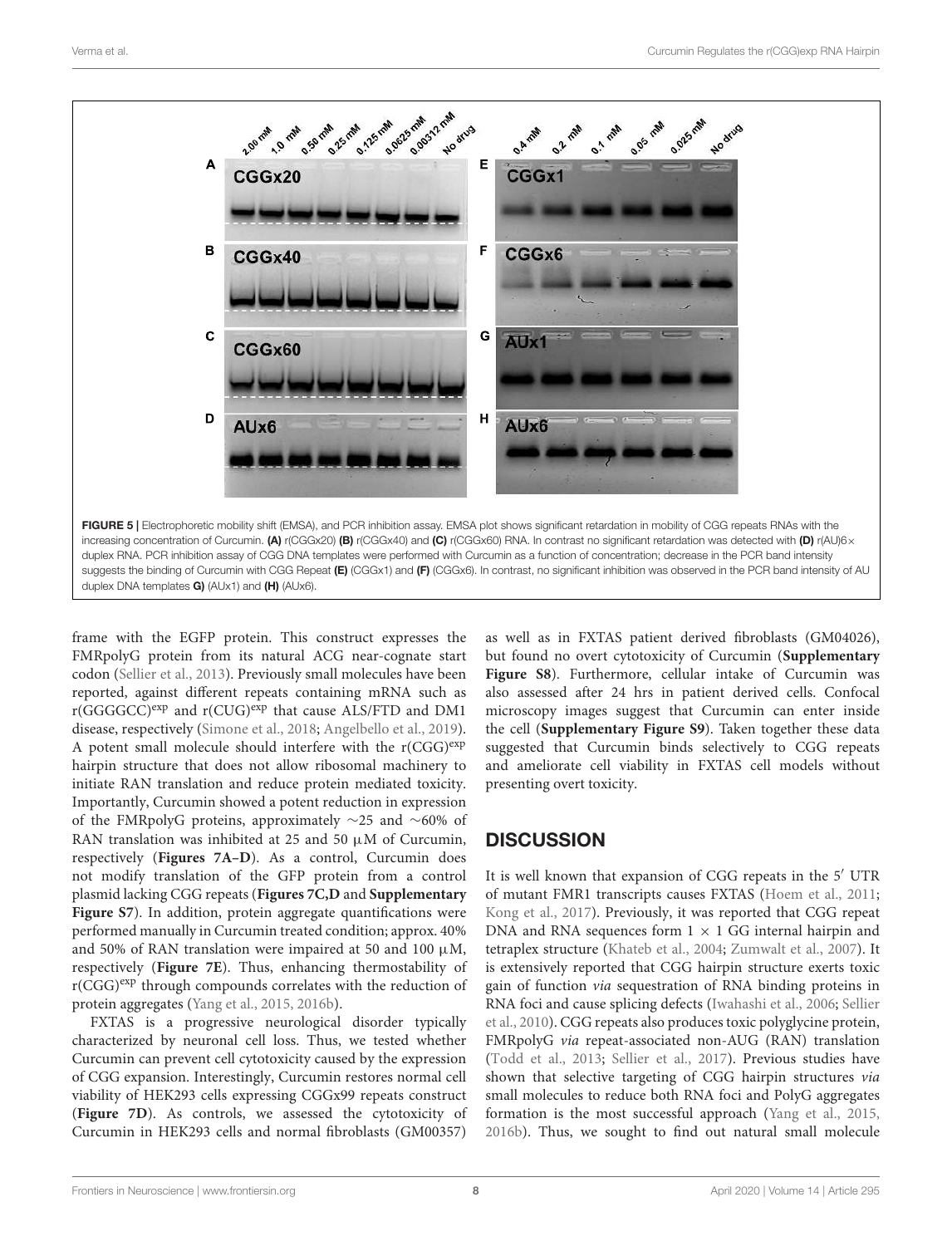

modulator that rescues  $r(CGG)^{exp}$  based toxicity. Here, we identified, a small molecule Curcumin that target CGG RNA motifs with high affinity using various biophysical methods. We also provide the evidence of significant improvement in the premRNA alternative splicing defect of affected genes and reduces the number and level of polyG protein aggregates in r(CGGx99) developed cell model. Furthermore, Curcumin increases the survival of toxic CGG repeat containing plasmid transfected cells.

Initially, fluorescence based screening of Curcumin against different mismatched RNA motif and fully paired RNA showed high affinity of Curcumin with CGG RNA motif. Curcumin portrays varied binding characteristics with different mismatched RNA motifs as it has different binding constant values for different RNA sequences. Lower affinity of Curcumin with different higher repeat mismatched RNAs, yeast t-RNA and G-quadruplex forming DNA suggests the selectively of Curcumin with CGG expansion. In addition, increase in the number of CGG repeat enhances the binding affinity of Curcumin as revealed by dissociation constant difference of r(CGGx6) and r(CGGx60) RNA. Taken together, binding of Curcumin appear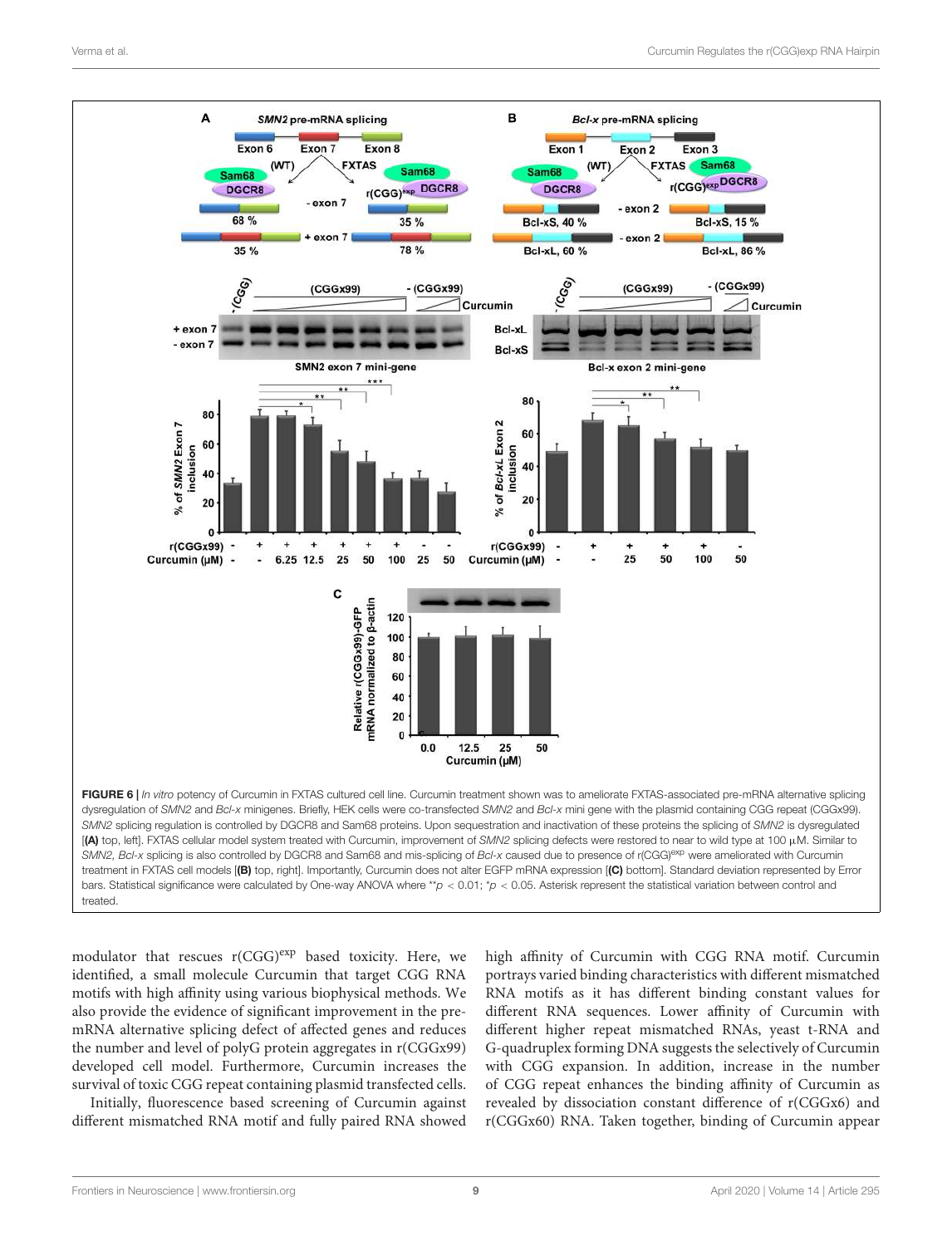

to be sequence, topology and stoichiometry dependent (Parkesh et al., 2012; Khan et al., 2018, 2019a).

Furthermore, ITC data supports the interactions between Curcumin with CGG expansion (Nafisi et al., 2009). In general, for the energetically favorable interactions between two molecules the enthalpy change  $(\Delta H)$  should be negative (Falconer and Collins, 2011). Complementing with fluorescence result, ITC portrays similar binding pattern of Curcumin with CGG RNA over AUx6 duplex RNA. As the repeat length increases from 6 repeat to 40 and 60 repeats, binding affinity of Curcumin increased approximately by 50 folds. However, small enhancements in affinity were observed in between other higher (20/40/60) repeat RNAs. High dissociation constant values and exothermic peak concluded stronger interaction with intercalative mode of binding between Curcumin and CGG RNAs (Das et al., 2011).

Topological studies based on CD spectroscopy of CGG RNA with Curcumin depicted the significant changes till  $D/N = 4$ . It is interesting to note that, spectral changes pattern were nearly similar during titration of Curcumin with all r(CGG) repeat RNAs which further suggested the similar mode of binding. Moreover, constant CD spectrum changes of CGG RNA elucidated the intercalation mode binding of Curcumin within CGG hairpin structure (Das et al., 2011; Khan et al., 2018, 2019a). Similarly, in melting studies, the increase in the melting temperature in presence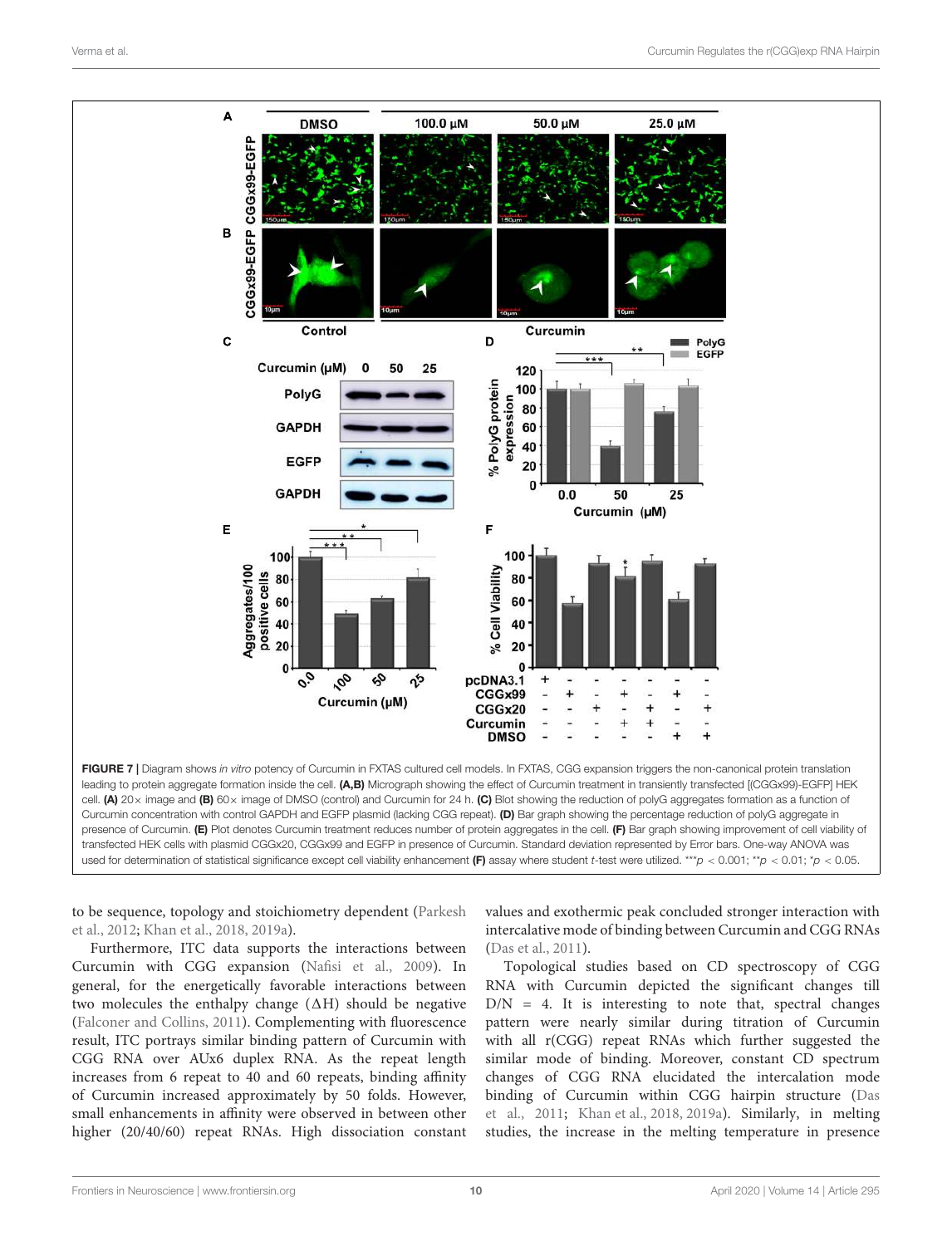of Curcumin depicts the stabilization of the targeted RNA structures. Previous studies have been reported that stabilization of CGG repeat RNA via small molecules ameliorate FXTAS associated pathogenic defects (Yang et al., 2016b). Recently our group reported some small molecules that thermodynamically stabilize 5′CAG/3′GAC repeat RNA hairpin structure which prevent polyQ aggregation in Huntington disorder (Khan et al., 2019a,b). In continuation, significant reduction in mobility of CGG RNA in presence of Curcumin also signifies the strong binding. The shift in the mobility was due to the sequence and motif specific interactions that allow the formation of stable complex between Curcumin and  $r(CGG)^{exp}$ RNAs. Moreover PCR stop assay also suggested the same (Mishra et al., 2019).

Similarly, Curcumin mediated stabilization of CGG repeat RNA could improve splicing defect and RAN translation. As we observed, Curcumin treatment improves the splicing defect in developed cell model (Yang et al., 2016a). Curcumin could act through masking the sequestration of RNA regulatory protein to bind with the CGG RNA and allow them to perform their normal function. Improvement of splicing defects, as we observed is consistent with the reports that binding of small molecules to 5 ′CNG/3′GNC RNA motifs improve the splicing defect (Disney et al., 2012; Kumar et al., 2012; Parkesh et al., 2012; Tran et al., 2014). Here in our study, Curcumin rescue SMN2 and Bcl-x minigenes mis-splicing defect near to wild type without affecting normal regulation of same in the absence of CGG expansion.

In addition, the decrease in the formation of homopolymeric polyG aggregates or inhibition of RAN translation was observed in Curcumin treated cultured cells. There are two working mechanism by which compound could rescue RAN translation. First model, enhancing thermal stability of  $r(CGG)^{exp}$  through small molecule correlates with the inhibitory effect of RAN translation (Yang et al., 2015, 2016b; Khan et al., 2018) as stabilization impede ribosomal complex read through to the mRNA. However, there are many factors which may involve in RANT. Considering the fact, here in this study Curcumin increased the thermal stability of  $r(CGG)^{exp}$ motifs that is vital for the effective inhibition of RANT, further support the effect of RNA stabilization on RANT. Second model, binding of compound to CGG expansion interrupt ribosomal machinery to start translation from random position. Additionally, Curcumin have been reported for neuroprotective effect in other neurological disorder also such as Alzheimer's, Parkinson's, frontotemporal dementia, and Huntington disease etc. Administration of Curcumin improved the cell viability through various mechanism including inhibits amyloid formation and its toxicity in Alzheimer disease, reduce oxidative damage, inflammation, and synuclein protein aggregation in Parkinson disease, decrease aggregation of tau proteins in frontotemporal dementia. Curcumin treatment attenuates ischemia-induced oxidative stress and neuronal cell death in hippocampal tissue. Further, Curcumin inhibits the accumulation and aggregation of prion protein inside the neuroblastoma cell. It also facilitates anti-anxiety activity by decrease level of TNF-α and MMP-9 in Autism spectrum disorder (Cole et al., 2007; Bhat et al., 2019).

#### **CONCLUSION**

There is a strong need of effective and safe therapeutic modalities for FXTAS. Previous studies have reported that the stabilization of CGG repeat RNA via small molecule ameliorates FXTAS associated pathogenic defects (Yang et al., 2016b). Recently, our group has published few small molecules that thermodynamically stabilize expanded CAG RNA hairpin motifs which prevent polyQ aggregation in Huntington disorder (Khan et al., 2018, 2019a). Herein, we have demonstrated that Curcumin binds to  $r(CGG)^{exp}$  and potently reverses FXTASassociated pathogenic defects. Biophysical characterization using CD spectroscopy, CD melting and gel retardation illustrate the specific binding of Curcumin with CGG repeats RNA. Importantly, Curcumin improves pre-mRNA SMN2 and  $Bcl-x$  alternative splicing defect caused by expression of CGG expansions. Similarly, Curcumin also prevents noncanonical translation of the CGG repeating RNA into the toxic inclusion of FMRpolyG protein. Curcumin may inhibit translation through two potential mechanisms. First, it has been reported that longer CGG expansions (thermodynamic more stable) or small molecule enhancing thermostability of r(CGG)<sup>exp</sup> correlates with their inhibitory effect on RAN translation (Yang et al., 2015; Verma et al., 2019b) as RNA hairpin stabilization impedes ribosomal complex read through to mRNA. A second model is that binding of compounds to CGG expansions can simply occupy the RNA and prevent ribosomal machinery to start non-canonical translation. Similarly, Curcumin binding to CGG repeats can prevent further association and interaction of RNA binding proteins that leads to FXTAS-associated splicing defects. Furthermore, Curcumin is able to cross blood brain barrier due to its lipophilic nature, despite of its poor bioavailability. Henceforth, Curcumin reach brain in biological effective concentration and ameliorate neurodegeneration (Begum et al., 2008; Schiborr et al., 2010). To further increase the bioavailability of Curcumin, researchers have been designed different nanoparticles (Nanocurcumin) to enhance its pharmacological activity (Barbara et al., 2017; Dende et al., 2017). In conclusion, our data provide evidence that Curcumin could be used for the therapeutics of CGG associated diseases FXTAS and FXPOI. However, further animal models studies are required to reach any conclusion.

#### DATA AVAILABILITY STATEMENT

All datasets generated for this study are included in the article/**Supplementary Material**.

#### AUTHOR CONTRIBUTIONS

AK conceived and designed the project. AV, EK, and SM performed the experiments. AV and AK analyzed the data and drafted the manuscript. AK, AM, and NC-B performed critical analysis to the manuscript.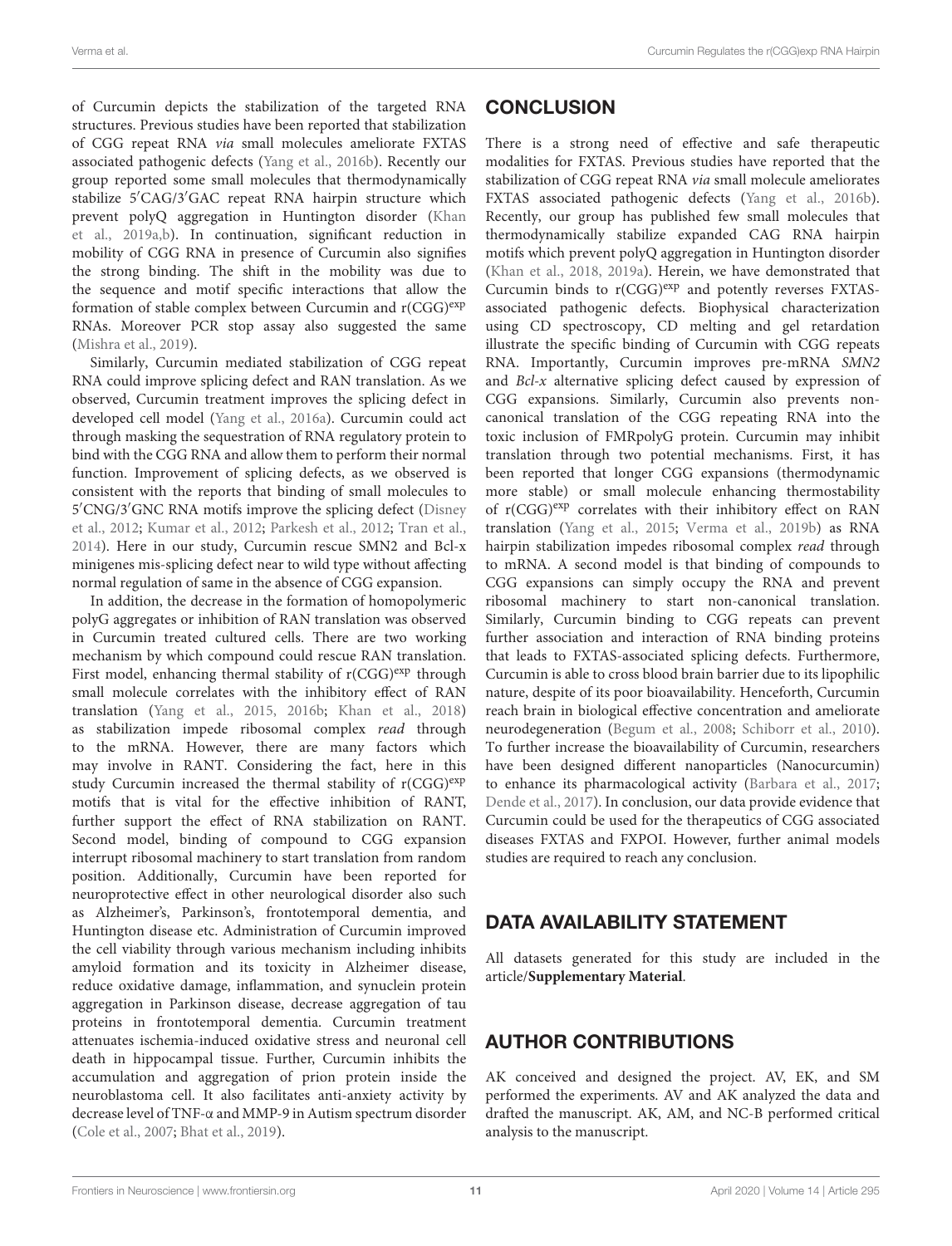#### FUNDING

This work was supported with the funding provided by (DST/FT/LS29/2012) Government of India. AV and EK are thankful to DBT, New Delhi for his fellowship.

#### ACKNOWLEDGMENTS

We are grateful to Sophisticated Instrumentation Facility at IIT Indore for NMR and CD experiments. We sincerely thank NC-B

#### **REFERENCES**

- Angelbello, A. J., Rzuczek, S. G., Mckee, K. K., Chen, J. L., Olafson, H., Cameron, M. D., et al. (2019). Precise small-molecule cleavage of an r(CUG) repeat expansion in a myotonic dystrophy mouse model. Proc. Natl. Acad. Sci. U.S.A. 116, 7799–7804. doi: 10.1073/pnas.1901484116
- Balendra, R., and Isaacs, A. M. (2018). C9orf72-mediated ALS and FTD: multiple pathways to disease. Nat. Rev. Neurol. 14, 544–558. doi: 10.1038/s41582-018- 0047-2
- Barbara, R., Belletti, D., Pederzoli, F., Masoni, M., Keller, J., Ballestrazzi, A., et al. (2017). Novel curcumin loaded nanoparticles engineered for blood-brain barrier crossing and able to disrupt Abeta aggregates. Int. J. Pharm. 526, 413–424. doi: 10.1016/j.ijpharm.2017.05.015
- Begum, A. N., Jones, M. R., Lim, G. P., Morihara, T., Kim, P., Heath, D. D., et al. (2008). Curcumin structure-function, bioavailability, and efficacy in models of neuroinflammation and Alzheimer's disease. J. Pharmacol. Exp. Ther. 326, 196–208. doi: 10.1124/jpet.108.137455
- Berry-Kravis, E., Abrams, L., Coffey, S. M., Hall, D. A., Greco, C., Gane, L. W., et al. (2007). Fragile X-associated tremor/ataxia syndrome: clinical features, genetics, and testing guidelines. Mov. Disord. 22, 2018–2030, quiz 2140.
- Bhat, A., Mahalakshmi, A. M., Ray, B., Tuladhar, S., Hediyal, T. A., Manthiannem, E., et al. (2019). Benefits of curcumin in brain disorders. Biofactors 45, 666–689. doi: 10.1002/biof.1533
- Buijsen, R. A., Sellier, C., Severijnen, L.-A., Oulad-Abdelghani, M., Verhagen, R. F. M., Berman, R. F., et al. (2014). FMRpolyG-positive inclusions in CNS and non-CNS organs of a fragile X premutation carrier with fragile X-associated tremor/ataxia syndrome. Acta Neuropathol. Commun. 2:162.
- Bushara, K., Bower, M., Liu, J., Mcfarland, K. N., Landrian, I., Hutter, D., et al. (2013). Expansion of the spinocerebellar ataxia type 10 (SCA10) repeat in a patient with Sioux native American ancestry. PLoS One 8:e81342. doi: 10.1371/ journal.pone.0081342
- Calin, G. A., and Croce, C. M. (2006). MicroRNAs and chromosomal abnormalities in cancer cells. Oncogene 25, 6202–6210. doi: 10.1038/sj.onc.1209910
- Cleary, J. D., Pattamatta, A., and Ranum, L. P. W. (2018). Repeat-associated non-ATG (RAN) translation. J. Biol. Chem. 293, 16127–16141. doi: 10.1074/jbc. R118.003237
- Coffey, S. M., Cook, K., Tartaglia, N., Tassone, F., Nguyen, D. V., Pan, R., et al. (2008). Expanded clinical phenotype of women with the FMR1 premutation. Am. J. Med. Genet. Part A 146A, 1009–1016. doi: 10.1002/ajmg.a.32060
- Cole, G. M., Teter, B., and Frautschy, S. A. (2007). Neuroprotective effects of curcumin. Adv. Exp. Med. Biol. 595, 197–212. doi: 10.1007/978-0-387-46401 -5\_8
- Das, A., Bhadra, K., and Suresh Kumar, G. (2011). Targeting RNA by small molecules: comparative structural and thermodynamic aspects of aristololactam-beta-D-glucoside and daunomycin binding to tRNA(phe). PLoS One 6:e23186. doi: 10.1371/journal.pone.0023186
- Dende, C., Meena, J., Nagarajan, P., Nagaraj, V. A., Panda, A. K., and Padmanaban, G. (2017). Nanocurcumin is superior to native curcumin in preventing degenerative changes in experimental cerebral malaria. Sci. Rep. 7:10062. doi: 10.1038/s41598-017-10672-9
- Disney, M. D., Liu, B., Yang, W. Y., Sellier, C., Tran, T., Charlet-Berguerand, N., et al. (2012). A small molecule that targets r(CGG)(exp) and improves defects

(Department of Translational Medicine, IGBMC, Illkirch 67400, France) for providing pcDNA3 (CGG)20×, pcDNA3 (CGG)40×, pcDNA3 (CGG)60×, 5′UTR FMR1 (CGG)99×-EGFP, SMN2, Bcl-x and cTNT minigenes.

## SUPPLEMENTARY MATERIAL

The Supplementary Material for this article can be found online at: https://www.frontiersin.org/articles/10.3389/fnins. 2020.00295/full#supplementary-material

in fragile X-associated tremor ataxia syndrome. ACS Chem. Biol. 7, 1711–1718. doi: 10.1021/cb300135h

- Falconer, R. J., and Collins, B. M. (2011). Survey of the year 2009: applications of isothermal titration calorimetry. J. Mol. Recognit. 24, 1–16. doi: 10.1002/jmr. 1073
- Fraint, A., Vittal, P., Szewka, A., Bernard, B., Berry-Kravis, E., and Hall, D. A. (2014). New observations in the fragile X-associated tremor/ataxia syndrome (FXTAS) phenotype. Front. Genet. 5:365. doi: 10.3389/fgene.2014.00365
- Freibaum, B. D., and Taylor, J. P. (2017). The role of dipeptide repeats in C9ORF72 related ALS-FTD. Front. Mol. Neurosci. 10:35. doi: 10.3389/fnmol.2017.00035
- Freyer, M. W., and Lewis, E. A. (2008). Isothermal titration calorimetry: experimental design, data analysis, and probing macromolecule/ligand binding and kinetic interactions. Methods Cell Biol. 84, 79–113. doi: 10.1016/s0091- 679x(07)84004-0
- Giri, P., and Kumar, G. S. (2008). Self-structure induction in single stranded poly(A) by small molecules: studies on DNA intercalators, partial intercalators and groove binding molecules. Arch. Biochem. Biophys. 474, 183–192. doi: 10.1016/j.abb.2008.03.013
- Green, K. M., Linsalata, A. E., and Todd, P. K. (2016). RAN translation-what makes it run? Brain Res. 1647, 30–42. doi: 10.1016/j.brainres.2016.04.003
- Groh, M., Lufino, M. M. P., Wade-Martins, R., and Gromak, N. (2014). R-loops associated with triplet repeat expansions promote gene silencing in Friedreich ataxia and fragile X syndrome. PLoS Genet. 10:e1004318. doi: 10.1371/journal. pgen.1004318
- Hagerman, P. J., and Hagerman, R. J. (2015). Fragile X-associated tremor/ataxia syndrome. Ann. N. Y. Acad. Sci. 1338, 58–70. doi: 10.1111/nyas.12693
- Hagerman, R. J., and Hagerman, P. (2016). Fragile X-associated tremor/ataxia syndrome - features, mechanisms and management. Nat. Rev. Neurol. 12, 403–412. doi: 10.1038/nrneurol.2016.82
- He, F., Krans, A., Freibaum, B. D., Taylor, J. P., and Todd, P. K. (2014). TDP-43 suppresses CGG repeat-induced neurotoxicity through interactions with HnRNP A2/B1. Hum. Mol. Genet. 23, 5036–5051. doi: 10.1093/hmg/ddu216
- Hoem, G., Raske, C. R., Garcia-Arocena, D., Tassone, F., Sanchez, E., Ludwig, A. L., et al. (2011). CGG-repeat length threshold for FMR1 RNA pathogenesis in a cellular model for FXTAS. Hum. Mol. Genet. 20, 2161–2170. doi: 10.1093/hmg/ ddr101
- Iwahashi, C. K., Yasui, D. H., An, H. J., Greco, C. M., Tassone, F., Nannen, K., et al. (2006). Protein composition of the intranuclear inclusions of FXTAS. Brain 129, 256–271. doi: 10.1093/brain/awh650
- Kearse, M. G., Green, K. M., Krans, A., Rodriguez, C. M., Linsalata, A. E., Goldstrohm, A. C., et al. (2016). CGG repeat-associated non-AUG translation utilizes a cap-dependent scanning mechanism of initiation to produce toxic proteins. Mol. Cell 62, 314–322. doi: 10.1016/j.molcel.2016.02.034
- Khan, E., Biswas, S., Mishra, S. K., Mishra, R., Samanta, S., Mishra, A., et al. (2019a). Rationally designed small molecules targeting toxic CAG repeat RNA that causes Huntington's disease (HD) and spinocerebellar ataxia (SCAs). Biochimie 163, 21–32. doi: 10.1016/j.biochi.2019.05.001
- Khan, E., Mishra, S. K., Mishra, R., Mishra, A., and Kumar, A. (2019b). Discovery of a potent small molecule inhibiting Huntington's disease (HD) pathogenesis via targeting CAG repeats RNA and Poly Q protein. Sci. Rep. 9:16872.
- Khan, E., Tawani, A., Mishra, S. K., Verma, A. K., Upadhyay, A., Kumar, M., et al. (2018). Myricetin reduces toxic level of CAG repeats RNA in Huntington's